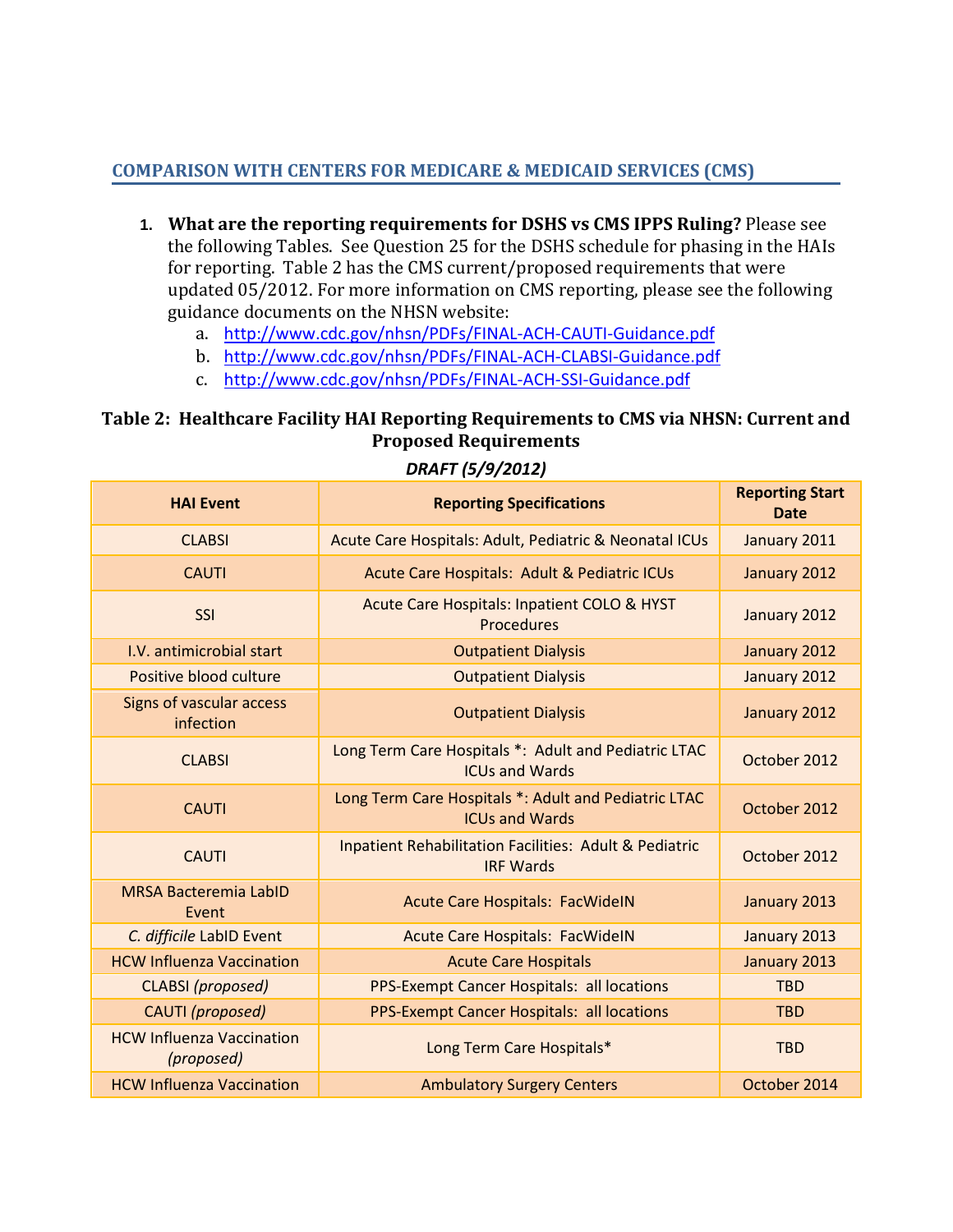| TBD (future proposal)                                                        | <b>Hospital Outpatient Departments &amp; Ambulatory</b><br><b>Surgery Centers</b> | <b>TRD</b> |  |
|------------------------------------------------------------------------------|-----------------------------------------------------------------------------------|------------|--|
| * Long Term Care Hospitals are called Long Term Acute Care Hospitals in NHSN |                                                                                   |            |  |